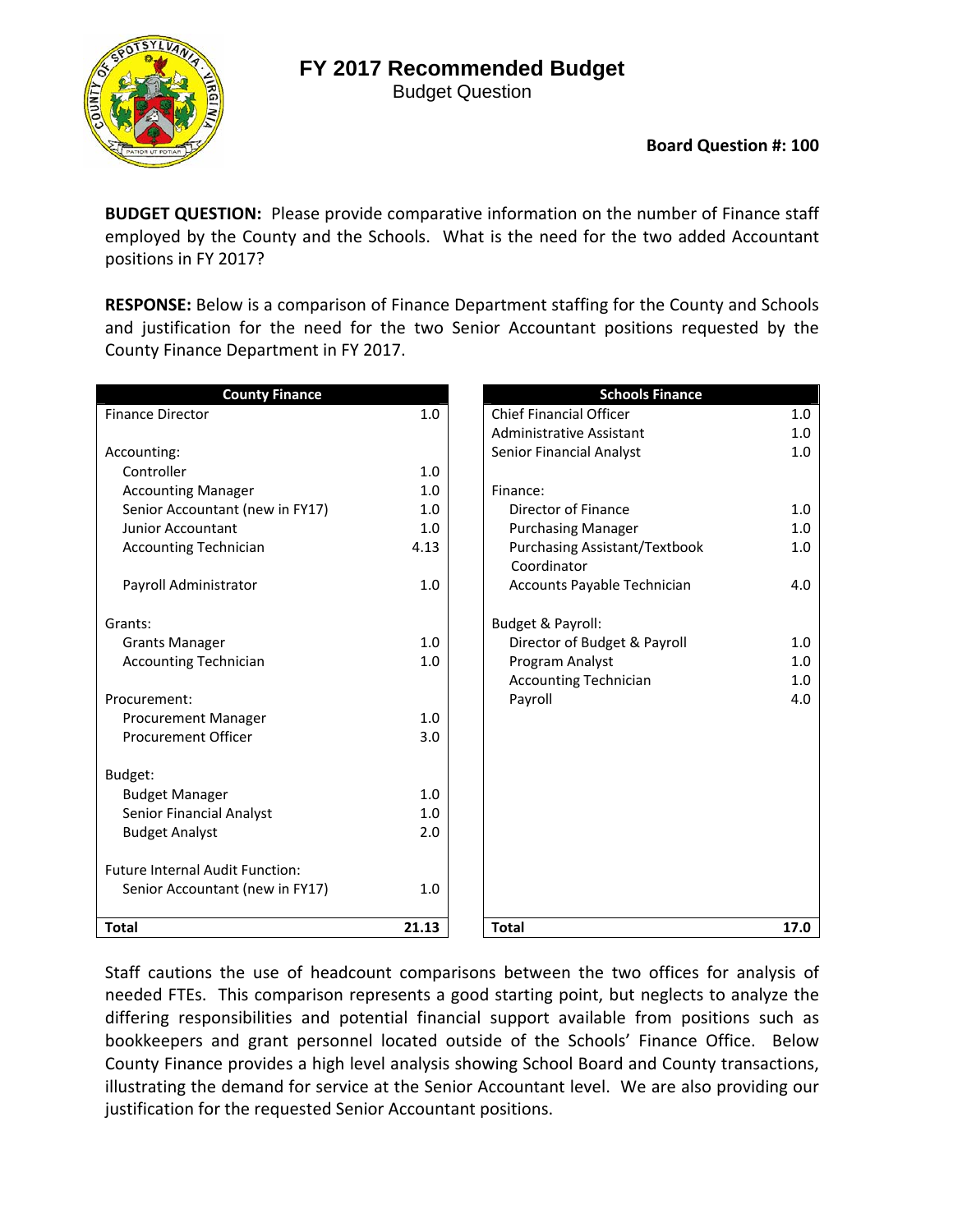Budget Question

High Level Transactional Analysis between the County and School Board:

#### **As of June 30, 2015:**

|                                 | <b>Schools</b><br>County              |  | # variance                     |  | % variance  |       |  |  |
|---------------------------------|---------------------------------------|--|--------------------------------|--|-------------|-------|--|--|
| <b>Number of Funds</b>          | 21                                    |  | 6                              |  | 15          | 71.4% |  |  |
| Cash                            | Managed by County.                    |  |                                |  |             |       |  |  |
| <b>Receivables</b>              |                                       |  |                                |  |             |       |  |  |
| General                         | $$111,218,804$ \$                     |  | 8,457,830                      |  |             |       |  |  |
| Utilities                       | $\ddot{\mathsf{S}}$<br>$8,466,159$ \$ |  |                                |  |             |       |  |  |
|                                 | $$119,684,963$ \$                     |  | 8,457,830 \$                   |  | 111,227,133 | 92.9% |  |  |
| <b>Capital Assets</b>           |                                       |  |                                |  |             |       |  |  |
| General                         | $$181,880,965 \$522,858,468$          |  |                                |  |             |       |  |  |
| Utilities                       | $$426,644,110$ \$                     |  |                                |  |             |       |  |  |
|                                 |                                       |  | \$608,525,075 \$522,858,468 \$ |  | 85,666,607  | 14.1% |  |  |
| <b>Construction in Progress</b> |                                       |  |                                |  |             |       |  |  |
| General                         | \$<br>16,592,002 \$                   |  | 2,018,824                      |  |             |       |  |  |
| Utilities                       | \$<br>9,916,385 \$                    |  |                                |  |             |       |  |  |
|                                 | \$<br>26,508,387 \$                   |  | 2,018,824 \$                   |  | 24,489,563  | 92.4% |  |  |
| Audit related reports:          |                                       |  |                                |  |             |       |  |  |
| <b>CAFR</b>                     | Yes                                   |  | <b>No</b>                      |  |             |       |  |  |
| Annual School                   | <b>No</b>                             |  | Yes                            |  |             |       |  |  |
| Single Audit                    | Yes                                   |  | <b>No</b>                      |  |             |       |  |  |
| <b>APA Transmittal</b>          | Yes                                   |  | <b>No</b>                      |  |             |       |  |  |
| Landfill Assurance              | Yes                                   |  | <b>No</b>                      |  |             |       |  |  |
| <b>UST Assurance</b>            | Yes                                   |  | No                             |  |             |       |  |  |
| Debt Covenant Letter            | Yes                                   |  | <b>No</b>                      |  |             |       |  |  |
| APA Compliance Sheriff          | Yes                                   |  | <b>No</b>                      |  |             |       |  |  |
| APA Compliance Treasurer        | Yes                                   |  | <b>No</b>                      |  |             |       |  |  |
| APA Compliance all other        | Yes                                   |  | <b>No</b>                      |  |             |       |  |  |

The County also manages the annual external audit and prepares the annual financial report which includes the activity of the School Board. All information that is included in the annual report from the School Board must be reviewed and adjusted as needed to be in compliance. To add perspective Stafford County and their School Board each have their own audit and CAFR. The audit services are provided by one audit firm. The level of effort was twice as high for Stafford County versus their School Board as reflected in the pricing provided below. We have also provided some Spotsylvania County data at the activity level that supports the level of effort reflected at Stafford County.

|                            | County  |   | <b>School Board</b> |        |       |
|----------------------------|---------|---|---------------------|--------|-------|
| <b>Stafford Audit Cost</b> | 154.386 | S | 75.812 S            | 78.574 | 50.9% |
| Spotsylvania Audit Cost    | 132,000 |   | ۰                   |        |       |
| Spotsylvania County:       |         |   |                     |        |       |
| Audit Request Items        | 210     |   | 104                 | 106    | 50.5% |
| Year-end close items       | 119     |   | 42                  | 77     | 64.7% |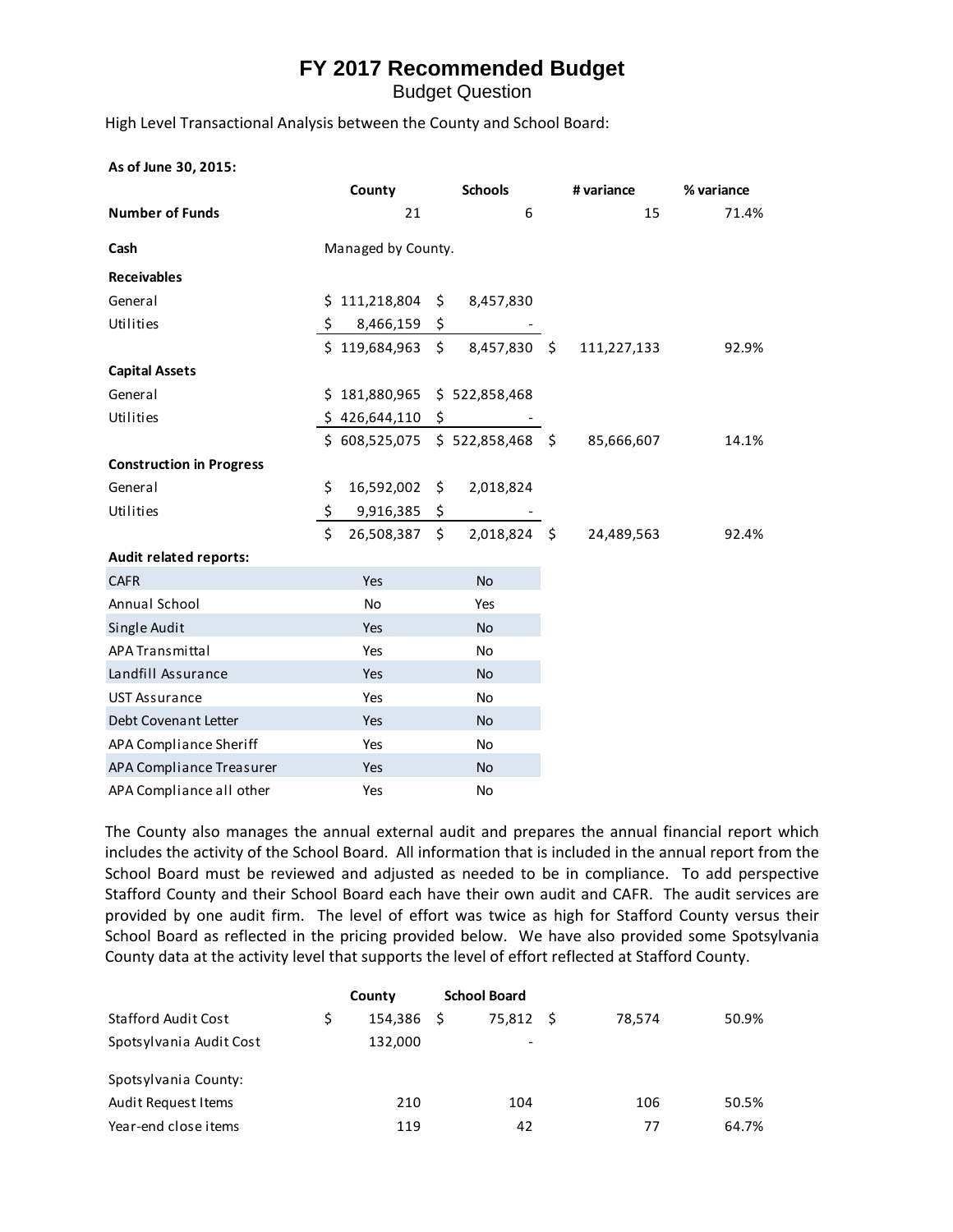Budget Question

#### **Full‐Time Senior Accountant #1 – (Increased workload, new regulations, complex accounting standards)**

The complexity of accounting standards, coupled with new regulations and transparency in the public sector, have driven an ever increasing demand on resources. The Accounting Division of the Finance Department has endeavored to manage the significant changes within Spotsylvania County without requesting additional staff. Since prior to 1998 the Accounting Division has not received any new full‐ time positions and only 2 (.5) FTEs within our accounting technician staff.

However, demands for skilled labor have continued to climb and can no longer be mitigated with creative processing or unpaid overtime at our exempt levels. Accounting is not limited to data entry, issuing bills and checks that can be alleviated with technology and intern level positions. Similar to professionals in the County Attorney's office it is our responsibility to understand and ensure the County follows certain regulatory requirements and provide advice when needed. Our responsibility covers, but is not all inclusive to, the Internal Revenue Code, the Code of Virginia as it relates to financial matters, GAAP (Generally Accepted Accounting Principles), GASB (Governmental Accounting Standards), APA (Auditor of Public Accounts), and Federal Single Audit Act.

Based on this knowledge we are required to draft and maintain County financial policy, and prepare the annual financial report that is audited and provided to investors and bond rating agencies. Over the years, the focus has been on education and public safety; Accounting has understood this need and continued to creatively persevere. Regretfully, this has placed us in the position that we no longer have the resources to compete with the growth and regulatory demands facing the County.

Existing professional exempt staff is now working significant hours as the norm. These hours include late evenings, weekends and even holidays. In the past year staff has taken on two additional projects, the implementation of the NOVAtime electronic timesheet software and the financial system upgrade. The financial system upgrade is a major system implementation which will affect all departments and will represent a material change in internal controls. Due to competing resources we have been unable to focus on these projects which has delayed a satisfactory go live.

Stafford County's accounting division includes 9 full‐time positions, in comparison to our 7 full‐time positions. Even with additional staff there are variances in the workload for these two localities. For instance, Stafford's Accounting office also does not enter in invoices (they are decentralized), their water and sewer customer billing, that demands 1 FTE in our office, are processed by their Utility Department financial staff, and they do not handle the Schools' CAFR preparation or year-end entries (Stafford School Board issues its own audited report). These are just a few examples of the additional workload we manage at lower staff levels.

At this point we are asking for one new senior Accountant position, but believe additional resources (both technology and personnel) will be needed in the future.